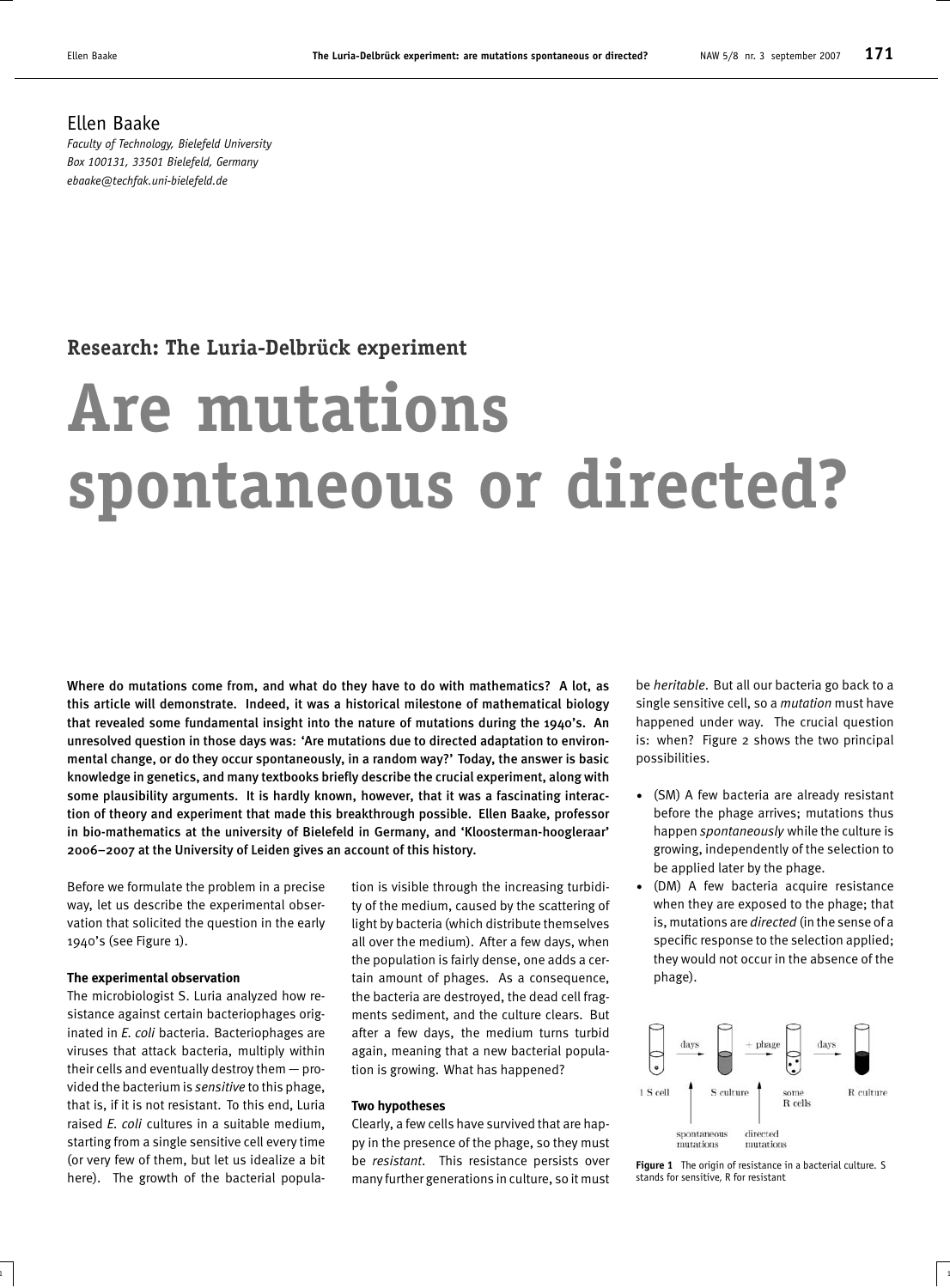Today, it is basic biological knowledge that (SM) is true: mutations occur in a spontaneous way. Beneficial mutations (these tend to be very rare!) may later be filtered out (selected) by the environment (in our case, only resistant cells survive the phage), but they are not directed by selection.

Luria and Delbrück managed to prove this in 1943 [1], at a time where one could not even think of the powerful genetic methods that are standard in modern labs. The molecular basis of inheritance, and even more so that of mutations, was still in the dark. (It had to wait until 1952, when Hershey and Chase discovered that genetic information is carried by DNA; one year later, Watson and Crick unravelled its famous double helix structure.) Indeed, Luria and Delbrück's decisive experiment boiled down to nothing more than counting cells; and the evaluation of their data required only elementary probability. However, the story is fascinating due to exactly this simplicity, in combination with the underlying idea and the stringency of the argument.

#### **The model**

In what follows, we will even simplify the original considerations a bitfurther. This will make the essential idea still clearer; we hope that specialists will forgive us. The hypotheses (SM) and (DM) lead to the following fundamental consideration (see Figure 2).

After *T* rounds of division (or generations) starting from the initial cell, the bacteria come in contact with the phage. In case (SM), the mutants have originated before this; one will



**Figure 2** Genealogy (discrete generations) of a bacterial culture with spontaneous (top) and directed (bottom) mutations. Thin lines indicate sensitive bacteria, fat lines mean resistant ones. Dashed lines indicate cells that are predisposed to become resistant when they come in contact with the phage. The phage arrives in generation *T*; only resistant, or predisposed, cells survive it. If mutations arise spontaneously, we observe resistant clones; if they are directed, the resistant cells are independent.

assume that every sensitive (S) bacterium becomes resistant (R) in every generation *t < T* with some small probability *p*. Resistance is heritable, that is, it is passed on to the offspring. In generation *T*, we will therefore have resistant *clones*, the offspring of the primary mutants.

In case (DM), resistance solely originates in generation *T*. Now, every bacterium mutates independently of all others, with probability  $\tilde{p}$ , and survives; the others fall prey to the phage. It is actually irrelevant whether every individual cell truly has the same chance  $\tilde{p}$ ; it may also be conceived that the result is determined by small physiological differences between the cells (e.g., size or nutritional status, which may vary within certain limits). In this case, one would assume that cells with certain favourable properties are predisposed in the sense that they will become (stably) resistant if they meet a phage. As long as these physiological dispositions themselves are not heritable, i.e., as long as they are not passed on to the offspring over several generations, the situation still boils down to the described random experiment (provided the experimentalist cannot, or does not, distinguish between the different cell variants).

The essential property of (DM), relative to (SM), lies in the fact that physiological dispositions are defined by their temporary occurrence — if they were heritable, we would be in the setting (SM). This is because it is irrelevant for the result whether the cell is already resistant before *T*, or whether it has a heritable disposition that leads to resistance as soon as it comes across the phage.

How could Luria and Delbrück distinguish between these possibilities? The only method available to them was counting resistant cells in generation *T* (we will describe below how exactly this is done). The question therefore reads: How can we decide, by counting resistant cells, whether they are clones or independent individuals (in the sense of a random sample from the population)?

Clearly, this is impossible to decide on the basis of the number of R cells in a single experiment (cf. Figure 2), and the average over many experiments is equally uninformative. However, the stochastic fluctuations between experiments yield the desired distinction. To analyze these, we will now formulate an idealization (a model) of the scenarios (SM) and (DM), and make our assumptions more precise.

The model must describe both cell divi-

2 |  $\overline{2}$  |  $\overline{2}$  |  $\overline{2}$  |  $\overline{2}$  |  $\overline{2}$  |  $\overline{2}$  |  $\overline{2}$  |  $\overline{2}$  |  $\overline{2}$  |  $\overline{2}$  |  $\overline{2}$  |  $\overline{2}$  |  $\overline{2}$  |  $\overline{2}$  |  $\overline{2}$  |  $\overline{2}$  |  $\overline{2}$  |  $\overline{2}$  |  $\overline{2}$  |  $\overline{2}$ 

sion (i.e., population growth) and the mutation process. *Population growth* will be modelled *deterministically*, owing to the fact that it only takes a few generations until the population is very large. For simplicity, we assume that cells divide into two daughter cells in a synchronous way (that is, time is discrete). Starting with a single cell then results in a population of  $n(t) = 2^t$  cells in generation *t*. We set

$$
N := n(T) = 2^T,
$$

the number of cells in generation *T*.

In contrast, the *mutation process* must be described in a stochastic manner, for mutations are rare events  $(p, \tilde{p} \ll 1)$ . The quantity to be described is *Z*, the number of resistant cells in generation  $T$ ; it is a random variable. In this section, we will calculate the expectation  $\mathbb{E}(Z)$  and the variance  $\mathbb{V}(Z)$  under the hypotheses (SM) and (DM); on the basis of these quantities, Luria and Delbrück solved the problem in 1943. In the next section, we will characterize the distribution of *Z* in more detail.

In the case (DM), no further assumptions are required. Each of the *N* cells in generation *T* turns resistant with probability  $\tilde{p}$ , hence *Z* has a binomial distribution with parameters *N* and  $\tilde{p}$ ; we write *Z* ∼ *B*(*N*,  $\tilde{p}$ ). Therefore,

$$
\mathbb{E}(Z) = N\tilde{p}, \quad \mathbb{V}(Z) = N\tilde{p}(1-\tilde{p}). \tag{1}
$$

In experiments,  $\tilde{p}$  ≈  $10^{-8}$  and *N* lies between  $10^8$  and  $10^{10}$ ; hence, expectation and variance are equal up to a tiny error term. (This error term is just the deviation that occurs if the binomial is approximated by a Poisson distribution with parameter  $\lambda = N \tilde{p}$ ).

To treat case (SM), we must first make our assumption about the mutation mechanism more precise. We will use the following *idealization*.

- (A0) The initial cell is sensitive.
- (A1) Mutations (S  $\rightarrow$  R) occur on the occasion of cell divisions. With probability *p*, one of the daughter cells is a mutant. (Here we have in mind a mechanism of division where the 'original' remains intact, whereas the 'new copy' may contain an error.)
- (A2) As long as the phage is absent, S and R cells divide in the same way, i.e., in every generation.
- (A3) The number of resistant cells is, at any time, negligible relative to  $n(t)$  (this is justified since  $p \ll 1$ ), so that the number of S cells may be described by *n*(*t*).
- (A4) Back mutations ( $R \rightarrow S$ ) are negligible. (The probability for any single R cell to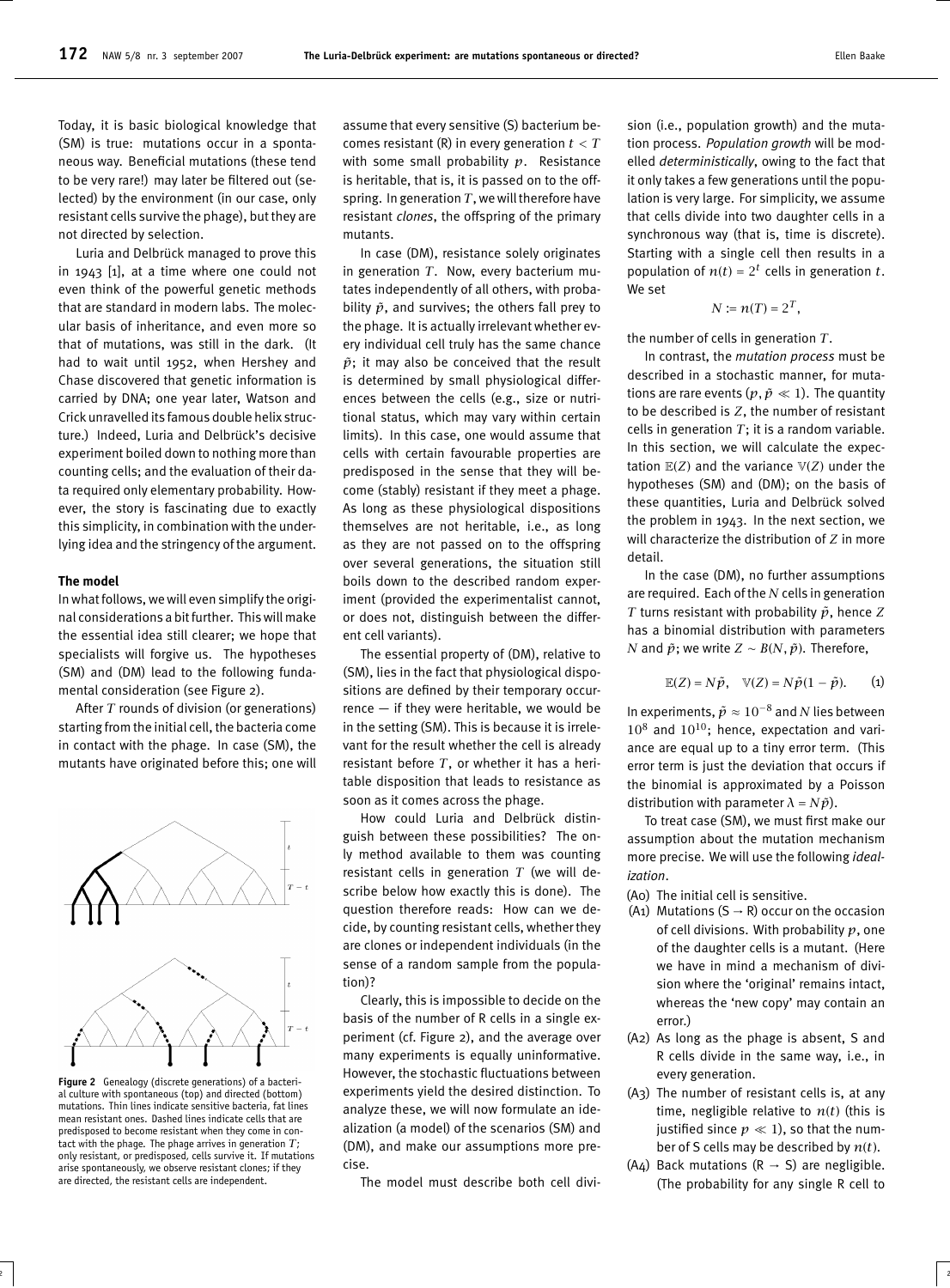mutate back is of a similar magnitude as  $p$ , wherefore  $-$  given (A<sub>3</sub>)  $-$  the number of events is tiny indeed.)

In order to calculate  $\mathbb{E}(Z)$  and  $\mathbb{V}(Z)$ , we will now proceed generation by generation. We will denote by *X*(*t*) the number of *mutation events* that occur at the *t*'th cell division (that is, the division that leadsfrom generation *t*−1 to generation *t*, where the initial cell is generation 0). Let  $Y_T(t)$  then be the number of *mutants* in generation *T* that go back to a *mutation event* in generation *t*. With a *mutation event*, we mean every transition  $S \rightarrow R$ , whereas a *mutant* is any R cell, whether it just originated by a 'primary' mutation event, or is an offspring of an already resistant cell.

Due to (A2), every mutation event that occurred in generation *t* will produce a resistant clone of size  $2^{T-t}$  until generation  $T$ . Therefore,

$$
Y_T(t) = 2^{T-t} X(t), \quad 1 \le t \le T. \tag{2}
$$

For ease of notation, we will, in what follows, abbreviate  $Y_T(t)$  by  $Y(t)$ ; but keep in mind the dependence on *T*.

Finally, the number of resistant cells in generation *T* is

$$
Z = \sum_{t=1}^{T} Y(t). \tag{3}
$$

Let us now calculate expectation and variance for  $X(t)$ ,  $Y(t)$  and  $Z$ . Due to (A1), (A3), and (A4), we have  $X(t) \sim B(n(t), p)$  and therefore

$$
\mathbb{E}\left(X(t)\right) = n(t)p,
$$
  
\n
$$
\mathbb{V}\left(X(t)\right) = n(t)p(1-p)
$$
  
\n
$$
= (1-p)\mathbb{E}\left(X(t)\right). \tag{4}
$$

In contrast to  $X(t)$ ,  $Y(t)$  is not binomially distributed (the members of a clone are not independent!). Actually, it has none of the standard distributions, but its expectation and variance follow directly from  $(2)$  and  $(4)$  (as well as  $2^T = N$ ):

$$
\mathbb{E}\left(Y(t)\right) = 2^{T-t}\mathbb{E}\left(X(t)\right) = Np
$$
  
 
$$
\mathbb{V}\left(Y(t)\right) = 2^{2(T-t)}\mathbb{V}\left(X(t)\right). \tag{5}
$$

These relationships are simple but illuminating. Eq. (5) shows that, on average, every generation eventually produces the same number of mutants: for small *t*, there are few mutation events, but those that do occur have large offspring, and vice versa, and these effects just compensate each other. Equation (5) contains an important hint towards the idea of the Luria-Delbrück experiment: the variance of *Y*(*t*) is increased by a factor of  $2^{T-t}(1-p)$ (i.e., close to clone size) relative to the expectation.

Finally, (3) and (5) jointly give

$$
\mathbb{E}(Z) = \sum_{t=1}^{T} \mathbb{E}\Big(Y(t)\Big) = TNp \tag{6}
$$

and

$$
\mathbb{V}(Z) = \sum_{t=1}^{T} \mathbb{V}\Big(Y(t)\Big)
$$
  
=  $2^{T} N p (1-p) \sum_{t=1}^{T} \left(\frac{1}{2}\right)^{t}$   
=  $2^{T} \left(1 - \frac{1}{2^{T}}\right) N p (1-p).$  (7)

In the first step of  $(7)$ , we have used the independency of *Y*(*t*) (one has dependence*within* clones, but none *between* clones — the latter being due to (A3).)

Comparing  $(1)$ ,  $(6)$  and  $(7)$  now yields the crucial difference between spontaneous and directed mutations, which we summarize as **Fact 1.** *Under assumptions* (A0)–(A4)*, the ratio of variance to expectation is*

$$
\frac{\mathbb{V}(Z)}{\mathbb{E}(Z)} = \begin{cases}\n1 - \tilde{p} \approx 1 \\
\text{for directed mutations,} \\
(2^T - 1)(1 - p)/T \gg 1 \\
\text{for spontaneous mutations.} \n\end{cases}
$$
\n(8)

## **Experiment and control**

Equation (8) suggests how to distinguish between (SM) and (DM). Grow a large number of parallel cultures (each from a single cell), add the phage, count the surviving cells, and compare the mean  $m_z$  to the empirical variance  $s_z^2$  (as estimates of  $\mathbb{E}(Z)$  and  $\mathbb{V}(Z)$ ). What is still missing is the counting method. This is illustrated in Figure 3 and works as follows.

Every culture is transferred to a separate agar plate covered amply with a suspension of phages (filled arrowheads in Figure 3). The sensitive cells die, the (few) resistant ones continue to divide. Every single one of them forms a colony, which may be discerned with the unarmed eye. Proceeding this way with 50–100 parallel cultures and counting the resistant cells in each of them, Luria and Delbrück [1] obtained values for  $s_z^2/m_z$  in the range of 4 to 620, with a typical value of 225 as in the example in Figure 4. This figure shows the empirical distribution of *R* in one particular set of parallel cultures, and compares it with the corresponding distribution that would be expected under the direct-

 $3$  ) and the contract of the contract of the contract of the contract of the contract of the contract of the contract of the contract of the contract of the contract of the contract of the contract of the contract of the

ed mutation hypothesis. The observed histogram deviates from the expected one in a striking way, clearly demonstrating the 'jackpot effect' that results from the rare early mutations with their large progeny.

Although the results look very convincing, it must be mentioned that a factor as large as  $(2<sup>T</sup> - 1)(1 - p)/T$  (as predicted by (8) for spontaneous mutations) is never observed in any such set of experiments. Indeed, it is not expected to be observed in any real experiment due to a sampling effect. By (5), the largest contribution to the variance comes from the very early generations; here, however, cells are so few, and mutation events so rare, that they are practically never observed in any given (*finite*) number of parallel experiments. To correct for this, Luria and Delbrück replaced *T* by  $\hat{T}$ , where  $\hat{T}$  is (essentially) the expected age of the oldest mutation, taken over the given number of parallel experiments. With this (heuristic) correction for sampling, the predicted factor is even smaller than the observed one in all but one set of experiments [1].

Clearly, therefore, the observations do point towards spontaneous rather than directed mutations. As we have seen, this has been decided on the basis of the underlying source(s) of randomness, for which there are two possibilities. The fluctuations caused by the fact that some cells become resistant while others don't is present in either case; it leads to a binomial distribution. The additional (and much larger) fluctuations caused by the variability of the *time* at which a mutation event occurs are only present if mutations are spontaneous. Since early mutations with very large progeny are rare, they cause the jackpot distribution with its abnormally high variance.

This latter insight occurred to Delbrück (the theoretician in the team) while watching a



**Figure 3** The Luria-Delbrück experiment (filled arrowheads) and its control experiment (hollow arrowheads)